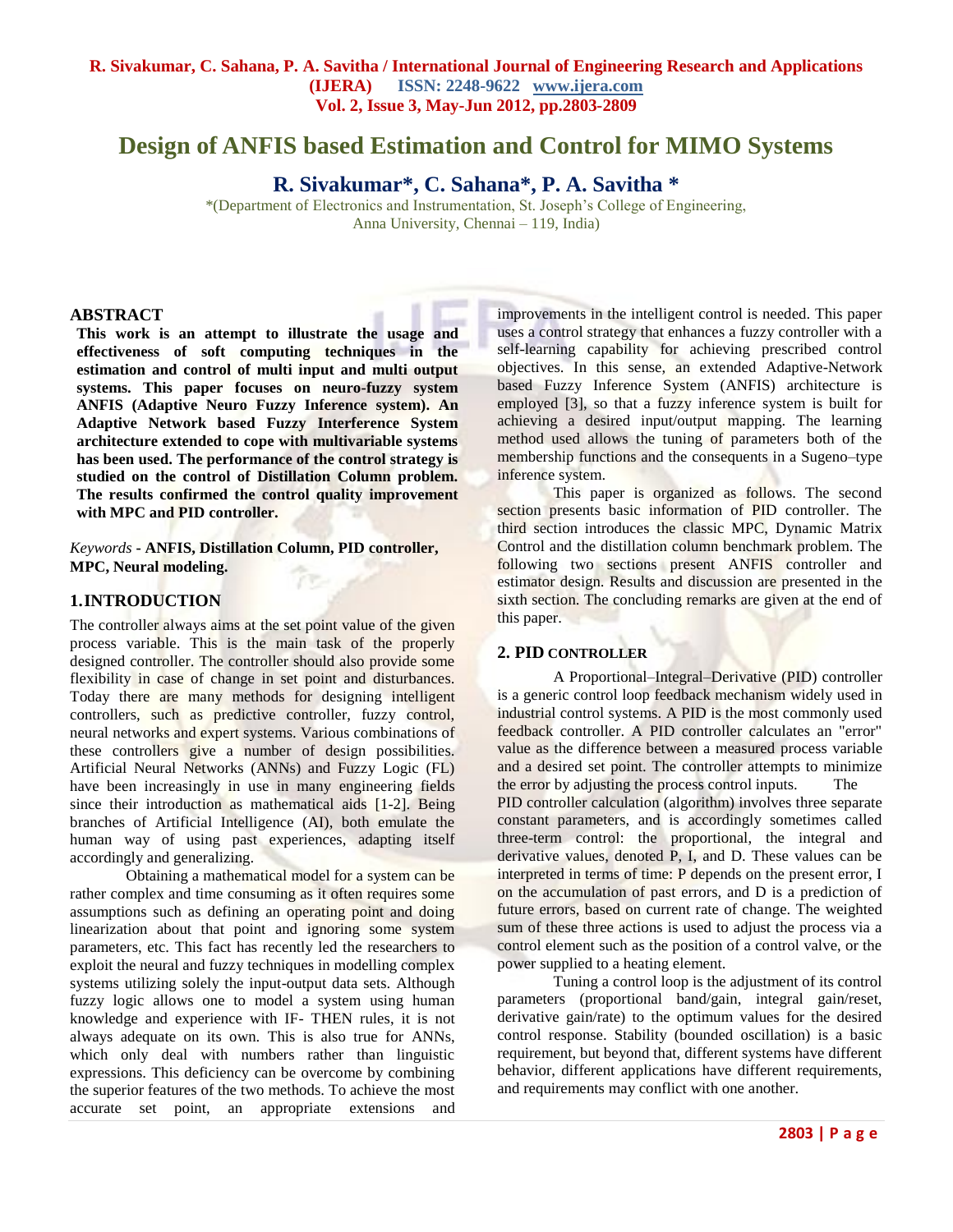#### **3. MODEL PREDICTIVE CONTROL**

#### *3.1. Classical MPC*

The basic block of MPC is shown in Fig 1. The main idea behind MPC-type controllers is illustrated in Fig 2 for a SISO system. At sampling time *k*, a set of *m* future manipulated variable moves (control horizon) are selected, so that the predicted response over a finite horizon  $p$  (prediction horizon) has certain desirable characteristics. This is achieved by minimizing an objective function based on the deviation of the future controlled variables from a desired trajectory over the prediction horizon *p* and the control energy over the control horizon *m*. The MPC optimization is performed for a sequence of hypothetical future control moves over the control horizon and only the first move is implemented [4]. The problem is solved again at time  $k + 1$ with the measured output y as the new starting point. Model uncertainty and unmeasured process disturbances are handled by calculating an additive disturbance as the difference between the process measurement and the model prediction at current time step.



Figure 1 Basic Block of MPC



#### Figure 2 Schematic view of MPC *3.2. Dynamic Matrix Control*

The outputs are evaluated at the discrete-time steps; it makes sense to use discrete models for output prediction. Thus step and impulse response models both of which are used in common MPC algorithms.

DMC is based on step response model which is written as:

$$
y_k = \sum_{i=1}^{N-1} s_i \Delta u_{k-1} + s_N u_{k-N}
$$
 (1)

where  $y_k$  is the model prediction at time step k, and  $u_{k-N}$  is the manipulated input N steps in the past. The difference between the measured output  $(y_k)$  and the model prediction is called the additive disturbance. Steps involved in implementing DMC on a process:

- Develop a discrete step response model with length (N) based on sample time (∆t).
- Specify the prediction (P) and control (M) horizons.
- $\bullet \quad N \ge P \ge M.$
- Specify the weight  $(W)$  on the control action  $(W = 0)$ if no weighting).
- All calculations assume deviation variable form, so it is important to convert to/from physical units.

#### *3.3. Distillation Column*

The distillation column is probably the most popular and important process studied in the chemical engineering literature. Distillation is used in many chemical processes for separating feed streams and for the purification of final and intermediate product streams. Most column handle multi component feeds, but many can be approximated by binary or pseudo binary mixtures [5]. The objective is to split a liquid two component mixture into its fractions throughout stripping and rectifying processes.

The first 2 x 2 MIMO process is presented by Wood and Berry (1973). The study was performed on a 9 inch diameter, 8 tray column equipped with a total condenser and a basket type reboiler. The required control action for the manipulative variables in the composition loops, reflux and steam flow, were cascaded to the set points of the appropriate flow controllers. The transfer function characterizing the column dynamics were established by pulse testing. Parameters of the assumed first order plus time delay transfer function were determined from the transient data. The time delays were established and the gains and time constants are determined by least squares fit employing Rosenbrok's direct search technique. The process transfer function matrix of the distillation process is given by

$$
\begin{bmatrix} Y_1 \\ Y_2 \end{bmatrix} = \begin{bmatrix} \frac{12e^{-s}}{16.7s+1} & \frac{-18.6e^{-3s}}{21.0s+1} \\ \frac{6.6e^{-7s}}{10.9s+1} & \frac{-19.8e^{-3s}}{14.4s+1} \end{bmatrix} \begin{bmatrix} u_1 \\ u_2 \end{bmatrix}
$$
 (2)

#### **4.DESIGN OF ANFIS CONTROLLER**

The basic idea behind the design of neuro-adaptive learning techniques is very simple. These techniques provide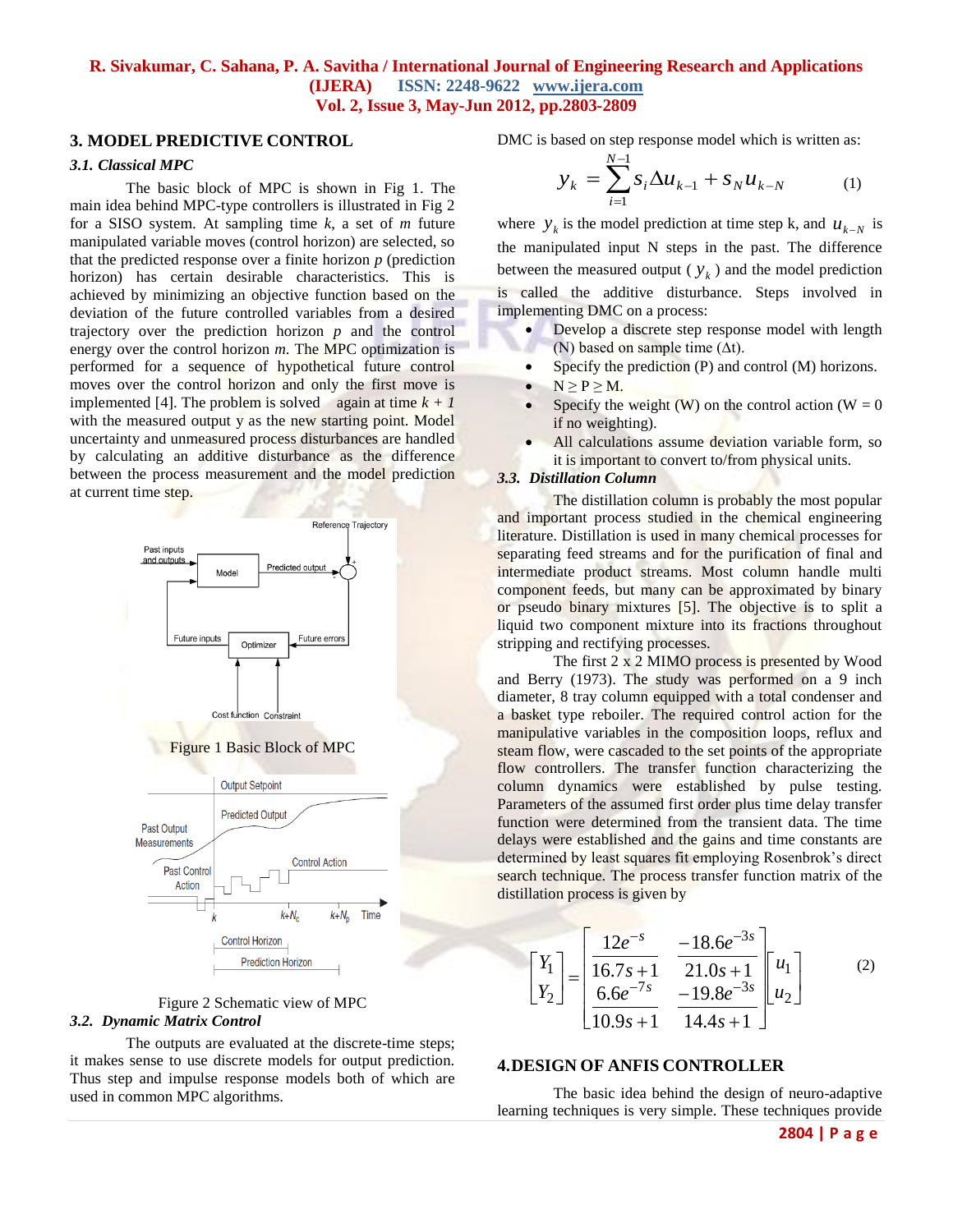a method for the fuzzy modeling procedure to learn information about data set, in order to compute the membership function parameters that best allow the associated fuzzy inference system to track the given inputoutput data [6]. ANFIS constructs an input-output mapping based on both human knowledge (in the form of fuzzy if-then rules) and simulated input-output data pairs. It serves as a basis for building the set of fuzzy if-then rules with appropriate membership functions to generate the input output pairs. The parameters associated with the membership functions are open to change through the learning process. The computation of these parameters (or their adjustment) is facilitated by a gradient vector, which provides a measure of how well the ANFIS is modeling the input-output data for a given parameter set. Once the gradient vector is obtained, back propagation or hybrid learning algorithm can be applied in order to adjust the parameters.

ANFIS can be used in modeling, estimating and controlling studies in chemical engineering processes similar to other artificial intelligence methods such as NNs and Fuzzy Logic (FL). In this paper, the designed ANFIS is utilized as an estimator and a controller. Estimation is done for compositions of top and bottom products, whereas adaptive control strategy that needs no separate process network model with ANFIS controller is utilized in a control system for set point tracking problem and disturbance rejection problem.

The ANFIS architecture of the first-order Takagi-Sugeno inference system is shown in Fig 3. The entire system consists of five layers and the relationship between the input and output of each layer is summarized as follows:



Figure 3 Structure of ANFIS

*Layer 1:* Every node *i* in this layer is an adaptive node with a node output defined by

$$
o_{1,f} = \mu_A(x) \text{ for i=1,2 or } (3)
$$

$$
O_{1,i} = \mu_{B_{i-2}}(y) \text{ for i=3,4} \tag{4}
$$

where x or y is the input to the node,  $A_i$  or  $B_{i-2}$  is a fuzzy set associated with this node, characterized by the shape of the membership function in this node. Parameters in this layer are referred to as premise (antecedent) parameters. *Layer 2:* Every node in this layer is a fixed node labeled  $\pi$ , which multiplies the incoming signals and output product.

$$
o_{2,i} = w_i = \mu_{A_i}(x) \times \mu_{B_i}(y) \text{ for i=1, 2}
$$
 (5)

Each output node represents the firing strength of a rule. *Layer 3:* Every node of this layer is a circular node labeled N, the  $i<sup>th</sup>$  node calculates the ratio of the  $i<sup>th</sup>$  rule's firing strength to the sum of all rule's firing strengths.

$$
o_{3,i} = \hat{w}_i = \frac{w_i}{w_1 + w_2} \text{ for i=1, 2}
$$
 (6)

output of this layer is called as normalized firing strengths. *Layer 4:* Node i in this layer compute the contribution of the i<sup>th</sup> rule towards the model output with the following node

$$
o_{4,i} = \hat{w}_i f_i = \hat{w}_i (p_i x + q_i y + r_i)
$$
 (7)

where  $w_i$  is the output of layer 3 and  $(p_i, q_i, r_i)$  is the parameter set. Parameters in this layer are referred to as consequent parameters.

*Layer 5:* The single node in this layer is a fixed node labeled  $\Sigma$  that computes the overall output as the summation of all incoming signals.

Overall output= 
$$
O_5 = \sum_i w_i f_i
$$
 (8)

# **5.ANFIS AS AN ESTIMATOR**

function.

ANFIS can be used for the estimation of some dependent variables in chemical process. The designed ANFIS estimator is used to infer the compositions of top and bottom products. In estimator design process, different ANFIS structure are constructed and trained to find the architecture that gives the best performance as an estimator. As a first step to design an estimator, training data sets should be generated to train the estimator networks. These data sets consist of estimator inputs and desired output values. They are produced from the process input output data. Since, ANFIS is a data processing method, it is important that the input-output data must be within the sufficient operational range including the maximum and minimum values for both input and output variables of the system. If this is not provided, estimator performance cannot be guaranteed and thus the designed estimator will not be accurate. Having generated the training data, estimators that have different architectures are trained with the obtained data sets. Performances of the trained estimators are evaluated with model simulations and best estimator architecture is obtained. These simulations are made to verify and to generalize the ANFIS structures. Verification is done to show how good the estimator structure learned the given training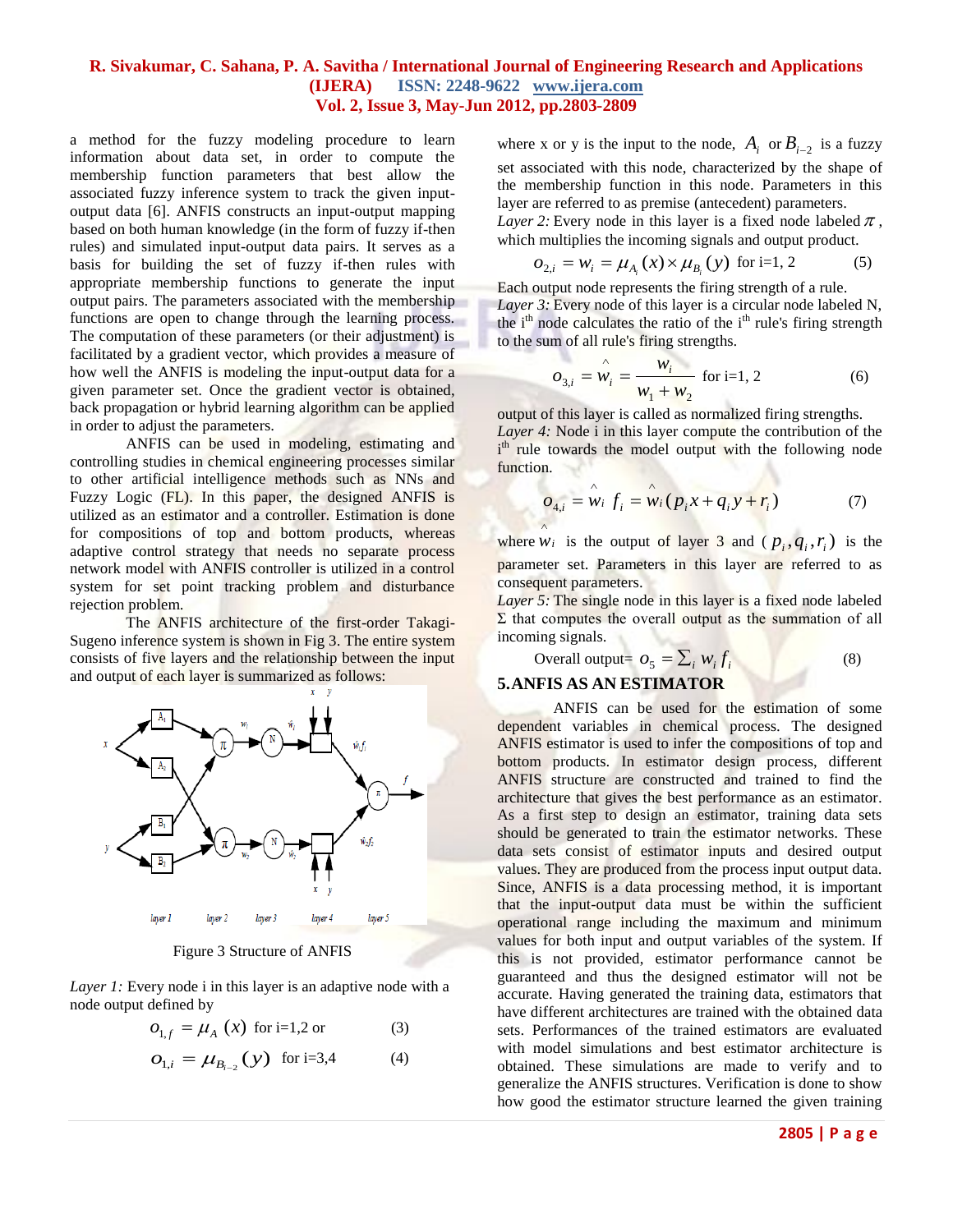data. This is carried out by simulating the column models with specific initial process inputs used in obtaining training data sets.

ANFIS estimator design consists of two parts: constructing and training. In constructing part, structure parameters are determined. These are type and number of input Membership Functions (MFs), and type of output MF. Any of several MFs such as Triangular, Trapezoidal and Gaussian can be used as an input MF. Frequently used MFs in literature are the Triangular and Gaussian. For this reason, they are chosen as input MF type in this study. Various numbers of MFs on each input can be chosen to define the linguistic labels significantly. Effective partition of the input space is important and it can decrease the rule number and thus increase the speed in both learning and application phase. Output MFs can be either a constant or in linear form. Both of these two forms are used for the output MF in this study. Having described the number and type of input MFs, the estimator rule base is constituted. Since, there is no standard method to utilize the expert knowledge; automatic rule generation (grid partition) method is usually preferred. According to this method, for instance, an ANFIS model with two inputs and three MFs on each input would result in  $32 =$ 9 Takagi-Sugeno fuzzy if-then rules automatically. Although this method can require much computational knowledge especially in systems that have to be defined with many inputs, it is used in this study due to advantage of MATLAB software. Therefore, rule bases of the estimators are formed automatically with the number of inputs and number of MFs. After the ANFIS structure is constructed, learning algorithm and training parameters are chosen. The hybrid learning algorithm is used in this study. Parameters in the algorithm are epoch size (presentation of the entire data set), error tolerance, initial step size, step size decrease rate, and step size increase rate. Since there is no exact method in literature to find the optimum of these parameters a trial and error procedure is used.

MATLAB fuzzy logic toolbox is used to design ANFIS estimators' structures. Using the given training data set, the toolbox constructs an ANFIS structure using either a back propagation algorithm alone, or in combination with least squares type of method (hybrid algorithm). ANFIS model can be generated either from the command line, or through the ANFIS editor GUI. In this study, ANFIS Editor GUI is used to generate the ANFIS models with the chosen design parameters in construction phase. Written MATLAB code is used to train the ANFIS structure in the training step. The steps in ANFIS estimator design in this study utilizing the MATLAB fuzzy logic toolbox are as follows:

1. Generated training data is loaded to ANFIS Editor GUI.

 2. Design parameters, number of input MF, type of input and output MF, are chosen. Thus, initial ANFIS structure is formed.

3. The code for the training is run with the initial structure.

 4. ANFIS structure constituted after training is saved to use as an estimator.

If the operating input-output data are outside their training data range, estimator will not operate accurately. As a result, the training data set should possess sufficient operational range including the maximum and minimum values for input output variables. The data set should include data for each process variable, evenly distributed throughout the range for which estimation is desired. The maximum and minimum values of top and bottom products were determined by looking at the closed-loop responses of the system. Thus, model simulations are done to obtain the input-output data by using these values.

Estimator structure design and training are realized using MATLAB software. First, generated training data is loaded using the GUI Editor. Then, with chosen design parameters, initial estimator structure is constructed. Trainings of the structures are done by MATLAB. All structures are trained in the same way only by changing the training data.

The chosen MIMO system is trained with different membership functions. Fig 4, Fig 5 illustrates the ANFIS estimated output for top and bottom product respectively. Here 5 input Triangle membership functions and 100 epochs are used.



Figure 4 ANFIS estimation of top product with triangle membership function



**2806 | P a g e**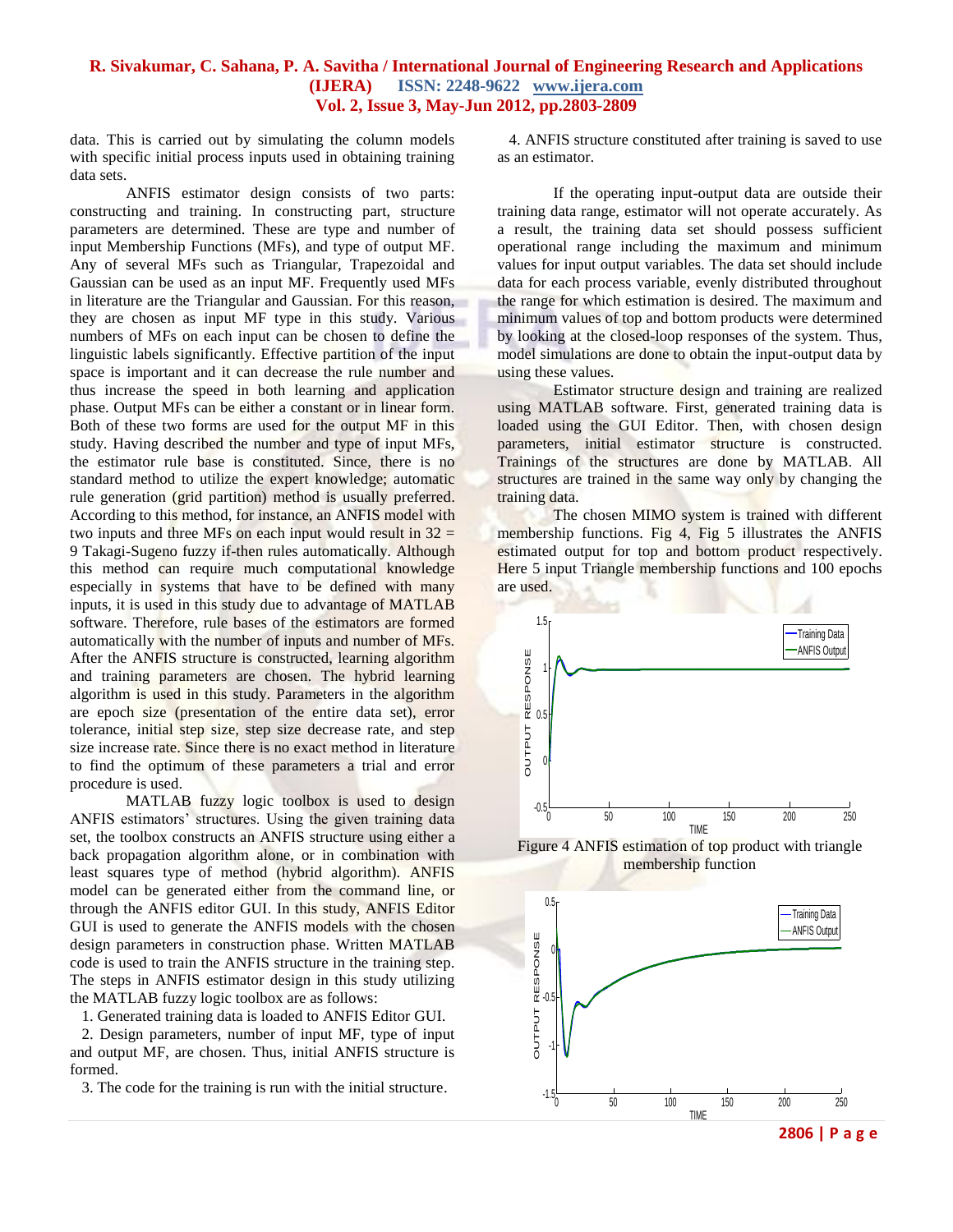Figure 5 ANFIS estimation of bottom product with triangle membership function

Fig 6, fig 7 shows the ANFIS estimated output for top and bottom product with 5 inputs Gaussian type membership function and 100 epochs. From the results the latter combination of estimated data gives better result. This can be used as estimator for chosen MIMO system.



Figure 6 ANFIS estimation of top product with Gaussian membership function





### **6.ANFIS CONTROL FOR MIMO SYSTEMS**

 The best fit of ANFIS estimator data for the chosen MIMO is used for control study. The ANFIS controller is designed using MATLAB/SIMULINK software. The error and rate of change of error is used for rule formation in ANFIS controller. The Gaussian type input membership function is used for control design. Fig 8, fig 9 presents the ANFIS controller output.

 The ANFIS controller response is compared with conventional multi loop PID controller tuned by BLT method and Model Predictive controller (MPC) tuned by Dynamic Matrix Control. From the fig 10, fig 11 the response of ANFIS controller is better than other two controllers. The performance indices ISE and IAE of all three controllers are listed in Table 1 and Table 2.





Figure 9 ANFIS controller response for bottom product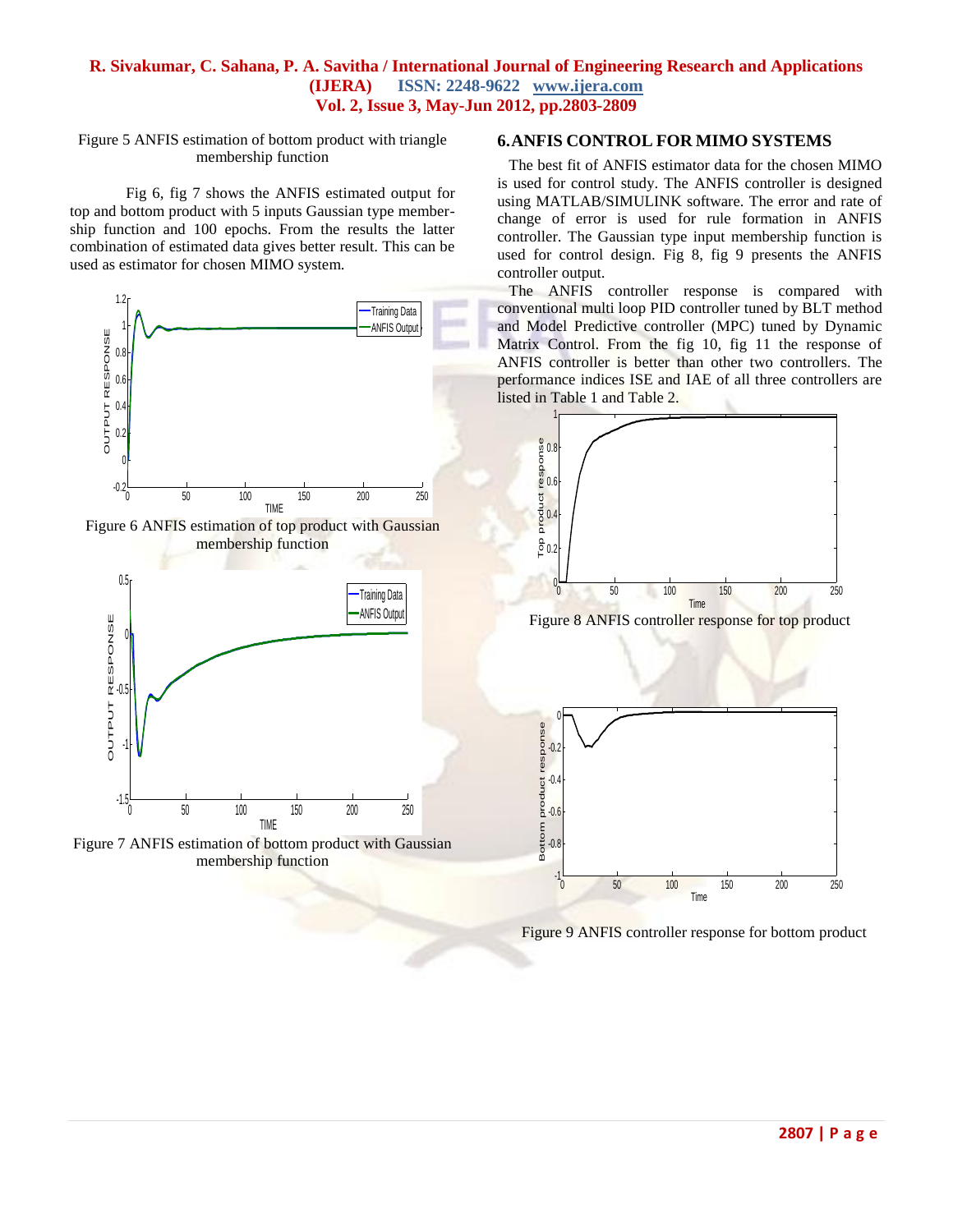





Figure 11 Comparison of PID, MPC and ANFIS controller of bottom product

| <b>Table 1 ISE, IAE comparison for top product</b> |       |       |              |  |
|----------------------------------------------------|-------|-------|--------------|--|
| Performance                                        | PID   | MPC.  | <b>ANFIS</b> |  |
| ISE                                                | 11.74 | 9.33  | 2.791        |  |
| <b>TAE</b>                                         | 3427  | 1 064 | 0.5936       |  |

## **Table 21 ISE, IAE comparison for bottom product**

| Performance | PID   | A PO  |     |
|-------------|-------|-------|-----|
| ISE         | 22.45 | 17 87 | 761 |
| 'ΔF         | 70.   | 32.79 |     |

# **7.CONCLUSION**

The performance of the control strategy is studied on the control of distillation column problem. The results confirmed the control quality improvement with MPC and multi-loop PID controller. Thus the optimization of the output is obtained and the performance criteria are compared with the ISE and IAE values.

# **REFERENCES**

- [1] E. H. Mamdani, S. Assilian, An Experiment in Linguistic Synthesis with a Logic Controller, *International Journal of Man-Machine Studies,8,* 1975, 1-13.
- [2] S. Takagi, M. Sugeno, Fuzzy Identification of Fuzzy Systems and its Application to Modeling and Control, *IEEE Transaction on System, Man and Cybernetics*, *15*, 1985, 116-132.
- [3] R. Jang, ANFIS: Adaptive Network based Fuzzy Inference System, *IEEE Transaction on System, Man and Cybernetics, 23(3),* 1993, 665-684.
- [4] P. Tatjewski, M. L. Czuk, Soft Computing in Model based Predictive Control, *International Journal of Applied Maths and Computer Science, 16(1),* 2006, 7-26.